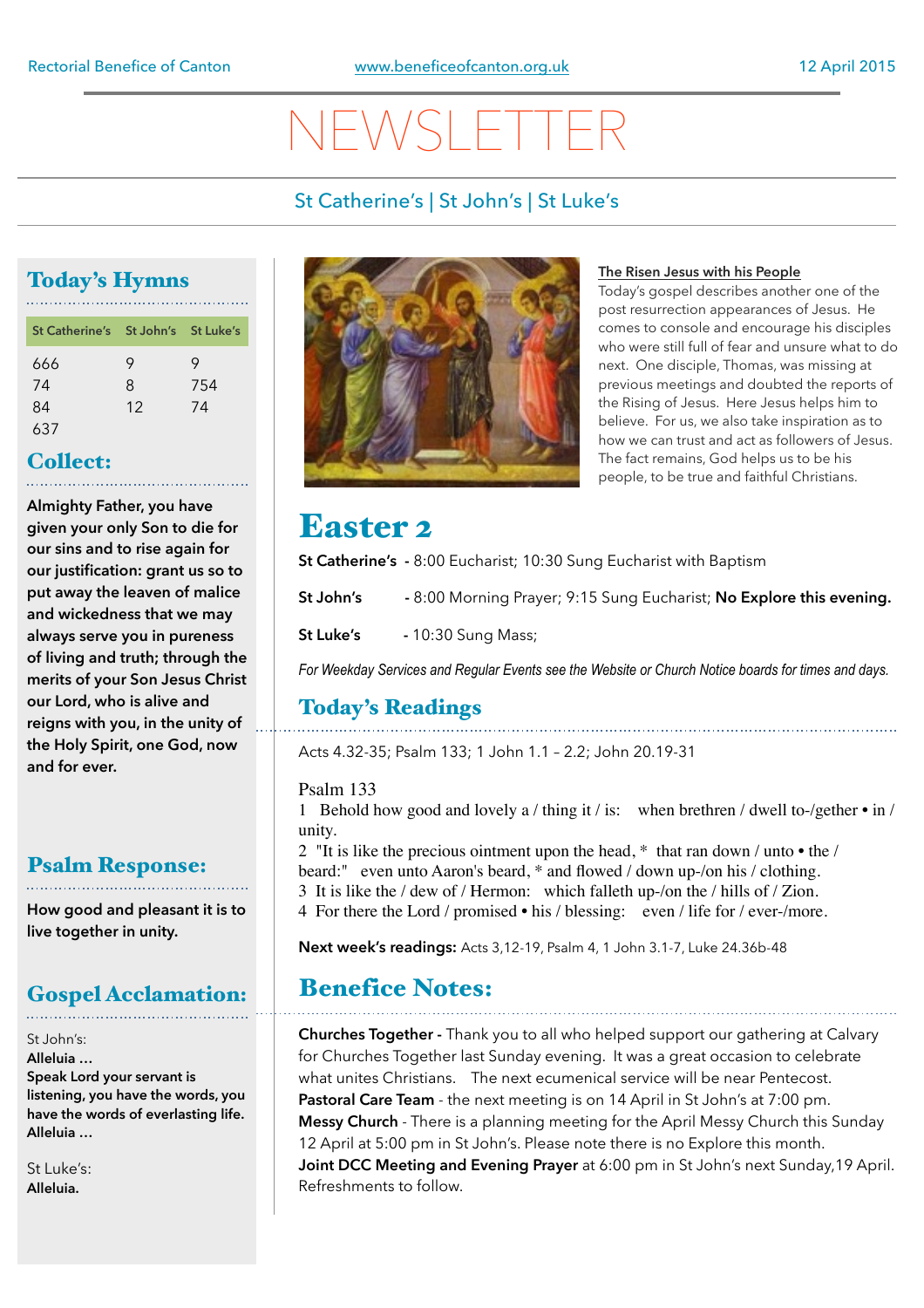#### Rectorial Benefice of Canton [www.beneficeofcanton.org.uk](http://www.beneficeofcanton.org.uk) 12 April 2015

**Electoral Roll** - Don't forget to fill in an electoral form (available at the back of the Church). Please note, the old Electoral Roll will no longer be valid and everyone needs to enrol on the new one to vote at the Easter Vestry.

**Easter Vestry -** The Annual Easter Vestry is on Wednesday 29 April at 7:30 pm in St Luke's Church. All are welcome. Piano Recital by Elizabeth Preece w music by Beethoven, Chopin and Debussy - Sat 18 April 1.15pm at Llandaff Cathedral. **Benefice Noticeboard** - If you would like to include something in the notes please send it to [linsaycoolhouse@hotmail.com](mailto:linsaycoolhouse@hotmail.com). Please try to keep contributions brief as space is often very limited.

**Messy Church -** the next Messy Church is on Sunday 26 April at 4pm in St John's.

**Confirmation Classes -** The next confirmation class is on Sunday 26 April at 3pm in St Luke's.

**Same Sex Marriage -** The current edition of Croeso describes a series of discussions taking place in our diocese, and across the Church in Wales, about possible changes in our approach as a Church to people who would like to celebrate same sex marriages. Next week we'll have information pages about the various options up for discussion and there'll be pages at the back of our Churches for you to register your support for whichever option you think the Church in Wales should adopt. Please take a copy of Croeso and see the Church in Wales website for more information on this issue. **Youth Team -** The next meeting is on 22 April at 6:30 pm in the Vicarage. **New Initiatives: Battle of the Bands** - this will be a music event for young people from year 9 upwards taking place on Saturday 4 July - application forms will be available after the Easter holidays; **Youth Club** - launches on the week beginning 1st June beginning with two nights a week but hoping to move to three in September. We are in urgent need of a team of adult helpers who will help oversee the activities each evening. There is a sign up sheet at the back of our churches. **Soul Survivor August 2015** - Soul Survivor is a 5 day event for Christian Youth Groups and teenage Christians (aged 12+) in Shepton Mallet. It has a festival atmosphere with lots of activities, camping and worship that is designed for young people. Application forms at the back of the Church. For more info: [soulsurvivor.com](http://soulsurvivor.com) **May Half Term Sports** - Sign up sheet and information at the back of the church for a proposed sports/activities club for children to take place during the May half term. Could you give us a day (or more) during this week? Please help us.

## St Catherine's Notes:

**Hall Bookings -** To book the Hall please contact Angharad Elias 07989 747026 [hall.stcatherines@gmail.com](mailto:hall.stcatherines@gmail.com)

## St John's Notes:

**Ty Bronna -** The collection this month (April) is Gravy granules

## St Luke's Notes:

**Hall Bookings -** To book the Hall please contact Jackie or Haydn Page on 029 2091 3808 [haydnpage@hotmail.co.uk](mailto:haydnpage@hotmail.co.uk) **Women's Group** On the afternoon of Thurs May 7 a trip to the Mansion House for a tour and a very special tea has been arranged. All are welcome. Names to Jeanie asap.

**Recently Departed:** Gillian O'Neill, Gerald Moss

### This Week in the Benefice: (Diocesan Prayer / Anglican Prayer Cycle / Events and Services)

**Sun 12** Bargoed and Deri w Brithdir, Jonathan Widdess (V); Nandyal, India. **Mon 13** Caerphilly, Gareth Combes (TV), Sue Pratten (C); Nasik, India; **Tues 14** Eglwysilan; Nassau and Bahamas; **Brynach, Abbot Wed 15** The Archbishop's Chaplain, Mark Dimond; Natal, S. Africa; **St Padarn Thur 16** Gelligaer, Gary Powell (R); Indigenous Bishop, Ontario; **Saints, Martyrs, Missionaries of South America Fri 17** Pontlottyn w Ffochriw; Navajoland; **Griffith Jones, Priest and Teacher Sat 18** Ystrad Mynach and Llanbradach, Steven Kirk (V); **George Augustus Selwyn, Missionary Bishop Sun 19** Cynon Valley Deanery, Michael Jones (AD); Nebbi, Uganda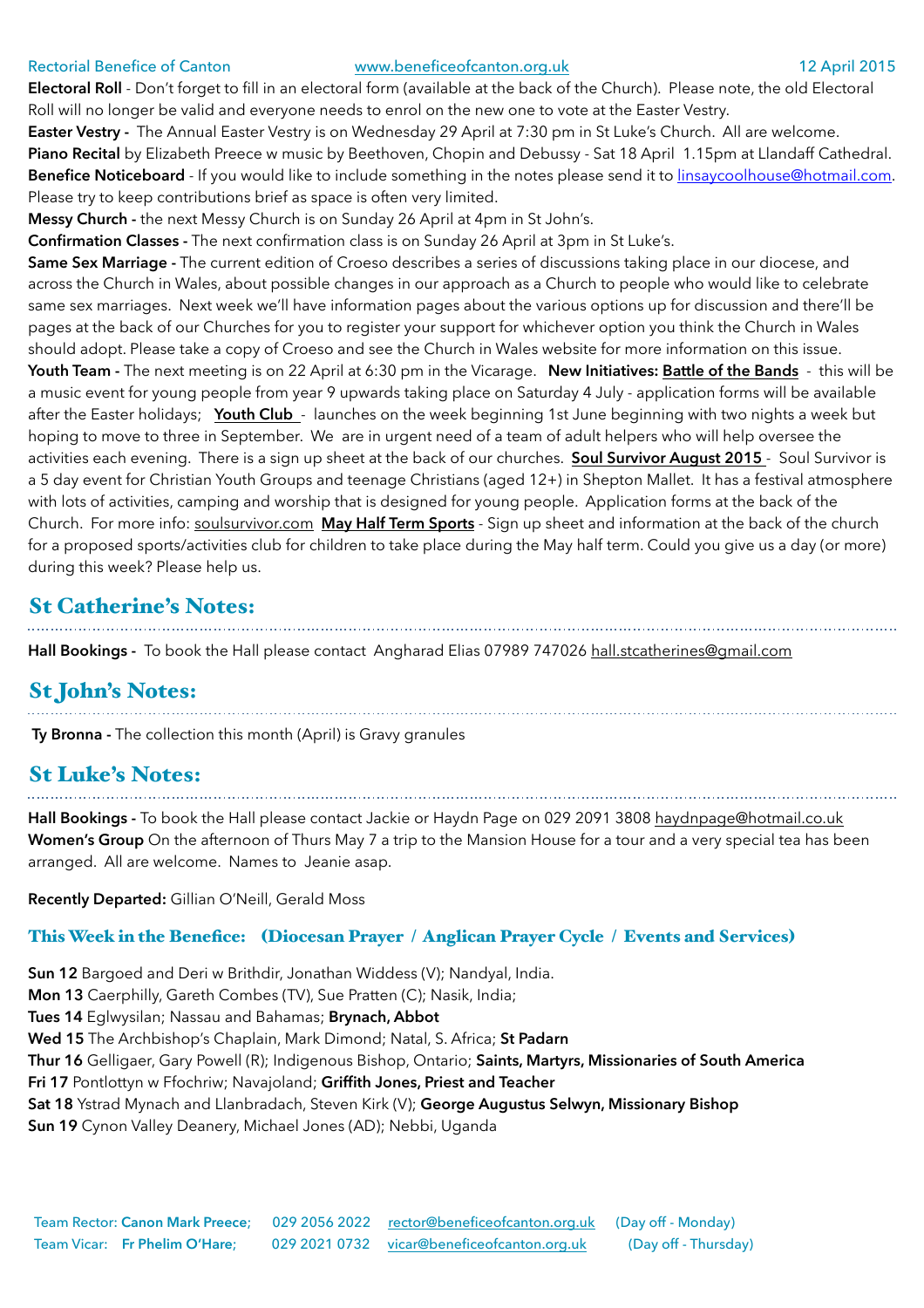## **12 April 2015 – Second Sunday of Easter**

## **First Reading**

A reading from the Acts of the Apostles.

The whole group of those who believed were of one heart and soul, and no one claimed private ownership of any possessions, but everything they owned was held in common. With great power the apostles gave their testimony to the resurrection of the Lord Jesus, and great grace was upon them all. There was not a needy person among them, for as many as owned lands or houses sold them and brought the proceeds of what was sold. They laid it at the apostles' feet, and it was distributed to each as any had need.

This is the word of the Lord. **Thanks be to God.**

### *Psalm 133*

### R **How good and pleasant it is to live together in unity.** O how good and pleasant it is,

when a family lives together in unity! It is like fine oil upon the head that runs down upon the beard, Upon the beard of Aaron, and runs down upon the collar of his robe. **R**

It is like the dew of Hermon that falls upon the hills of Zion. For there the Lord has ordained the blessing: life for evermore. **R** R **How good and pleasant it is to live together in unity.**

### **Second Reading**

A reading from the first letter of John.

We declare to you what was from the beginning, what we have heard, what we have seen with our eyes, what we have looked at and touched with our hands, concerning the word of life – this life was revealed, and we have seen it and testify to it, and declare to you the eternal life that was with the Father and was revealed to us – we declare to you what we have seen and heard so that you also may have fellowship with us; and truly our fellowship is with the Father and with his Son Jesus Christ. We are writing these things so that our joy may be complete.

This is the message we have heard from him and proclaim to you, that God is light and in him there is no darkness at all. If we say that we have fellowship with him while we are walking in darkness, we lie and do not do what is true; but if we walk in the light as he himself is in the light,

*Acts 4.32-35*